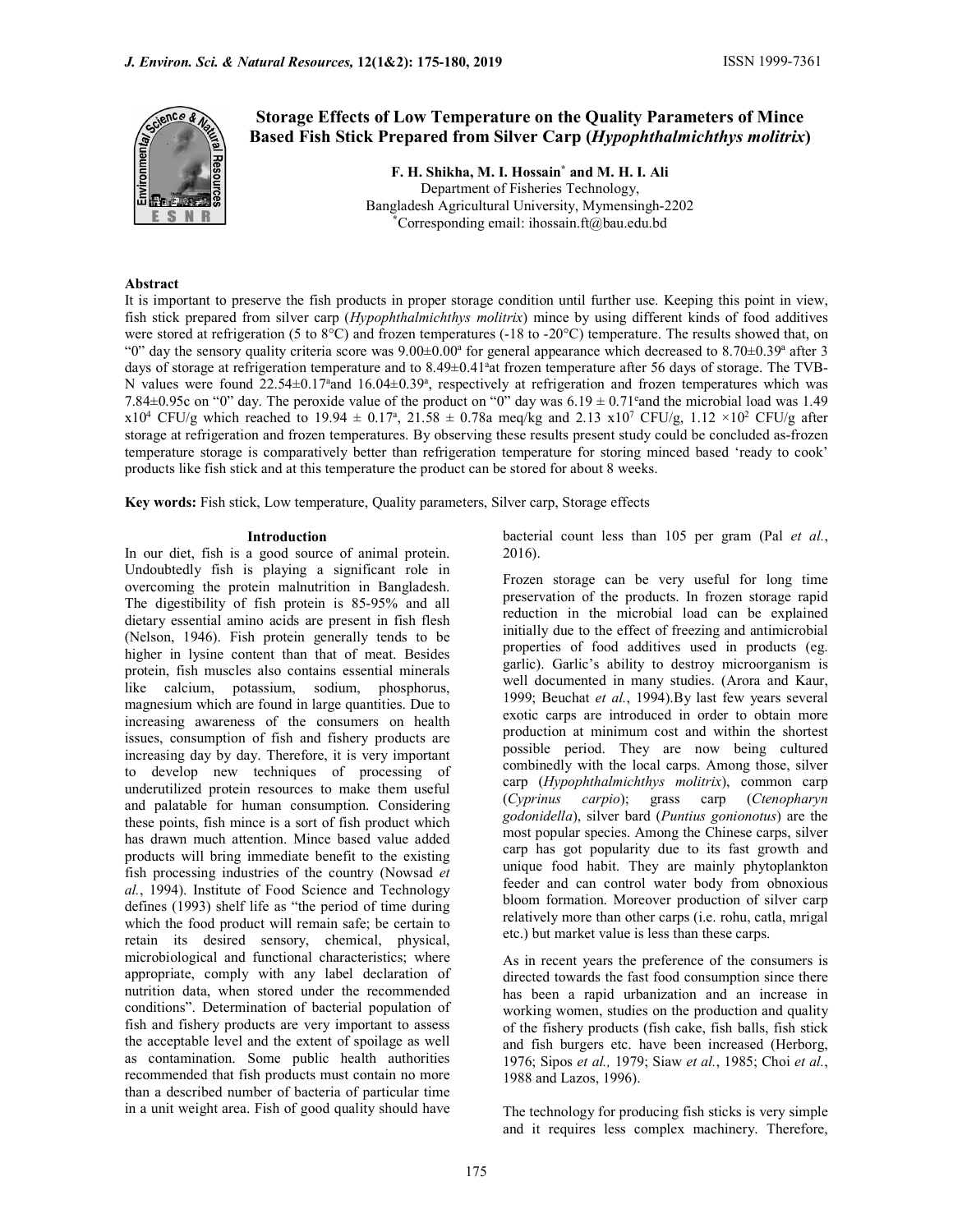beside the commercial producer, coastal and rural people can also produce the products in homestead kitchen using kitchen utensils for domestic consumption as well as for marketing locally. The products can be stored at homestead refrigerator even. Therefore, the risk involvement is less in adopting the technology. Considering the above facts, the present study was, therefore, conducted to prepare fish sticks from silver carp mince and to observe the changed in sensory, chemical and microbiological parameters during storage at homestead refrigerator both at refrigeration and frozen temperatures for about 8 weeks.

# Materials and Methods

# Selection of fish species

Silver carp (Hypophthalmichthys molitrix) an exotic fish, was selected for the preparation of fish sticks. Silver carp was introduced in Bangladesh from China in 1969 (DoF, 2005).It is a fast growing dominant underutilized species and abundant throughout the year.

#### Collection of fish species

Fresh silver carp was collected from Kamal Ronjit  $(K.R)$  Market with crushed ice in an insulated box (Cosmos Ltd., Seoul, Korea, 20 kg capacity)and transported to the laboratory of the Faculty of Fisheries, Bangladesh Agricultural University. The average size of the fish was  $32 \pm 2.50$  cm and  $750 \pm 1.5$ 0.35 gm.

#### Preservation of raw materials

After bringing to the laboratory, the fishes were washed thoroughly, either minced immediately for use or packed in polyethylene pack and then frozen stored in a deep freezer (-18 to -20°C).

#### Preparation of fish mince

The fish stick was prepared in two steps. In the first step, mince was prepared from raw fish and then fish sticks were prepared from mince. The fishes were weighed and then washed with clean water, beheaded, eviscerated, skinned and washed with chilled water. The skinned fishes were filleted and deboned manually in iced condition. Then mince was prepared by a mechanical mincer through a 1mm orifice diameter so that all bones and connective tissues were removed from the muscles. All the utensils used in the experiment were cleaned with adequate washing and kept cool (5 to 6°C). Mince recovery from each fish was recorded. Huge amount of crushed ice was made available through an ice maker (Lab Tech Ice Macker, Series L cm-200m, R4044A, UK) to maintain adequate temperature throughout the product preparation. After mincing, the mince was kept in a small bowl that is fixed in a big plastic bowl around which huge amount of ice was kept.

## Preparation of the fish stick from the mince

The ingredients used for the preparation of fish stick were: fish mince (55.0%); 10% of potato smash(during

trial of fish stick preparation 0, 10, 15, 20% potato smash were used but 11 member's panelists team suggested to use 10% potato smash), wheat flour; NaCl  $(1.5\%)$ ; MSG  $(1.0\%)$ ; spices (onion + garlic + ginger + green chili paste =  $5.0\%$ ); sugar (1.0%); and chilled water (15%). All these ingredients in appropriate quantities were thoroughly mixed together by hand wearing hand gloves and dough was made. The dough was formed into flat block in a frame and cut into small pieces of 3 inch  $\times$  1 inch  $\times$  ½ inch (l $\times$ w $\times$ d). The fish stick was kept under chilled condition until used for further experiment. The battering solution was prepared by mixing egg white, spices, salt and MSG. The fish sticks were dipped into the battering solution and rolled in bread crumb. Battered and breaded fish sticks were then dip fried in soybean oil until the surface of the stick become golden brown color. Finally, prepared fish sticks were then kept on the paper towels in order to soak the extra oil form the surface of the fried fish sticks (Plate 1).



Plate 1. Preparation of fish stick for serving (where, afish stick block; b- fish stick after dip frying in vegetable oil and c- ready to eat fish stick)

# Quality analysis

#### Sensory evaluation

For the determination of sensory quality of the fish sticks scoring test was used (Paulus et al., 1979). All fish sticks were served to 11 panelists to evaluate the sensory attributes (color, odor, taste, texture, general acceptability) of the samples by using 9-points descriptive scale. According to the scoring table, scores between 7-9 indicated 'high quality', scores between 4-6 indicated moderate quality' and scores between 1-3 indicated the limit of 'unacceptability'.

# **Chemical evaluation**<br>Total Volatile Base-

Nitrogen (TVB-N) value determination-

Total Volatile Base Nitrogen (TVB-N) was determined according to the methods given in AOAC (1984) using the following formula: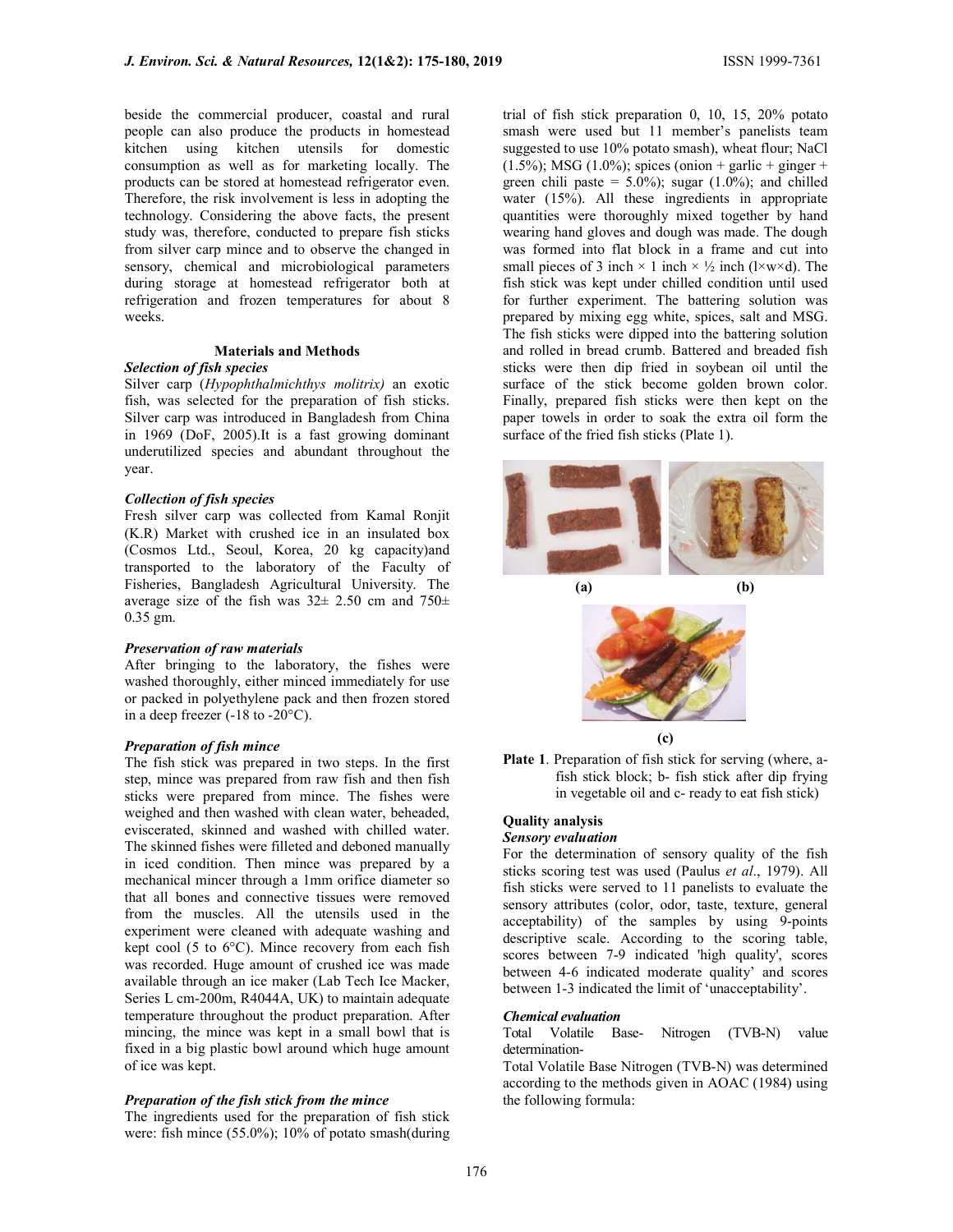$Amount of TVB - N (mg/100 gSample)$ = mltitrant  $\times$  0.014  $\times$  normality of acid  $\times$  100

Samplewt.

#### Peroxide value estimation

For the estimation of peroxide value, lipid was extracted from the mince and products according to Bligh and Dyer (1959).The peroxide value was calculated using the following formula:

Peroxide value  $= 2$  (S-B)/W, meg./kg. of oil. Where,

 $S =$  Sample titrate

 $B =$ Blank titrate

 $W = Weight of sample oil in g$ 

# Determination of microbial load

According to International Standard Organization (ISO, 1965) APC was calculated using the following formula:

 $APC/g = C \times D \times 10/S CFU/g$ 

Where,

 $C =$  Number of colonies found

 $D = Dilution factor$ 

 $S = Weight of sample in grams$ 

 $CFU =$  Colony forming unit

# Statistical analysis

One-way analysis of variance and the general linear model using Windows for SPSS 9.0 were used to analyze the data. The Duncan's New Multiple Range Test (DMRT) was used to find the significant differences between storage periods.

#### Results and Discussion

# Changes in quality parameters of fish sticks at refrigeration (5 to 8 $^{\circ}$ C) and frozen (-18 to -20 $^{\circ}$ C) temperature

# Sensory evaluation

One of the objectives of this study was to observe the changes in sensory quality parameters of fish stick during storage at refrigeration (5 to 8°C) and frozen (- 18 to -20°C) temperature for a certain period. The changes in color, odor, taste, texture and general appearance of fish stick at these two temperatures are shown in Table 1. All the sensory attributes decreased with the progress of storage period  $(p<0.05)$  at both temperatures. At frozen temperature  $(-18 \text{ to } -20^{\circ} \text{C})$  the product was more stable than at refrigeration temperature (5 to 8°C). At refrigeration temperature,

the color, taste and general appearance did not changed markedly even after 72 hours (p>0.05) of storage, only a slight pungent odor was felt which was not considered as unacceptable. The textural quality changed significantly ( $p$ <0.05) on  $2<sup>nd</sup>$  (6.70 $\pm$ 0.58<sup>b</sup>) and  $3<sup>rd</sup>$  days (4.90 $\pm$ 0.98°) of storage but also considered as acceptable. During storage at frozen temperature the color, texture and general appearance of fish stick did not changed significantly during storage but at the 14<sup>th</sup> , 26thand 42nd days values for the odor and taste of fish stick showed little variation though these changes were not significant (p>0.05). The values for odor varied between 8.82±0.39abto 8.57±0.31aband 8.80±0.40abto  $8.68\pm0.10$ <sup>ab</sup>for taste, At the end of the storage period at frozen temperature, the sensory quality criteria scored quite near to those values obtained on "0" day. Ejaz et al. (2009) investigated the changes in quality of pangus burger during frozen storage at -18°C for over 3 months. He found that the sensory quality parameters decreased gradually throughout the storage period but none of the sensory quality parameters were beyond the acceptable limit. Pawar et al. (2013) studies the effect of frozen storage on biochemical and sensory quality changes of fish cutlets, made from fresh water fish catla (Catla catla). For sensory evaluation of cutlet kept in frozen storage he found, slight decrease in overall acceptability when storage period increased from 0 to 180 days. The cutlet kept in frozen stored was not in acceptable condition after 150 days. This may be due to formation of some volatile low molecular weight compounds, lipid oxidation and protein degradation during chilled and frozen storage (Undeland and Lingnert, 1999). In another study (Joseph et al., 1984) on raw and flash fried cutlets prepared from lizard fish, threadfin bream, jew fish and miscellaneous fishes, lizard fish cutlet showed highest acceptability. The raw cutlet had storage life of 6 days, 11 weeks and 19 weeks at 4°C, - 8°C and -20°C, respectively. The flash fried cutlets had shelf life of 22 weeks at -20°C. The flash fried cutlets were superior in organoleptic quality compared to raw cutlet during early stage of storage and at the end of storage both had almost same rating. For fish fingers prepared from croaker and perch and stored at frozen temperature were found acceptable by the panelists up to 22 weeks at -20°C, reported by Reddy et al.(1992).The trend in losing some points in different sensory quality parameters even at low temperature with the progress of storage period mentioned above are similar to the findings of the present study.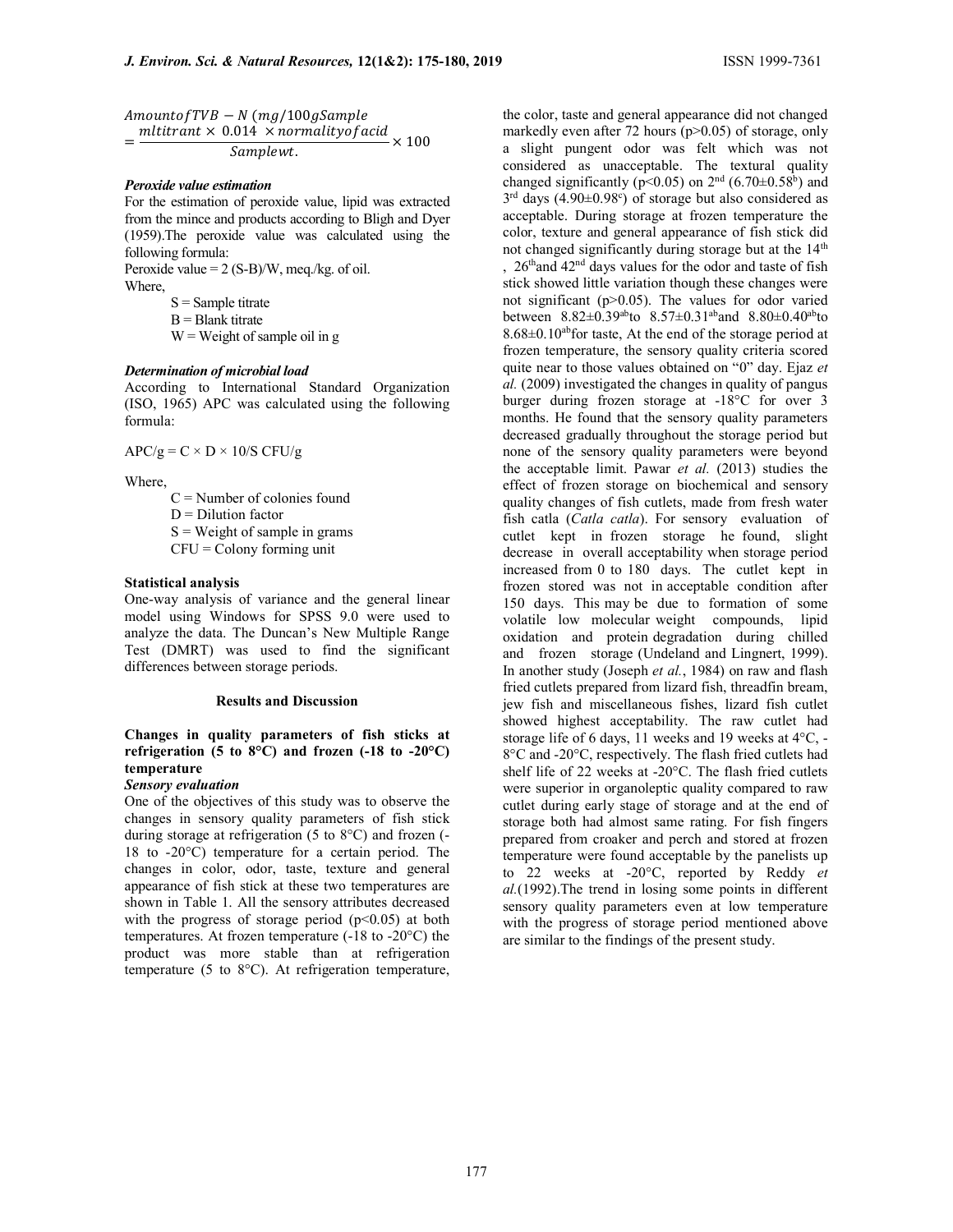| Storage                   | Storage       | Color                        | Odor                          | Taste                         | Texture                      | General                      |
|---------------------------|---------------|------------------------------|-------------------------------|-------------------------------|------------------------------|------------------------------|
| temperature $(^{\circ}C)$ | period (Days) |                              |                               |                               |                              | appearance                   |
|                           | 0             | $9.00 \pm 0.12^{\text{a}}$   | $9.00 \pm 0.00^{\text{a}}$    | $9.00 \pm 0.00^{\mathrm{a}}$  | $9.00 \pm 0.87$ <sup>a</sup> | $9.00 \pm 0.00^{\text{a}}$   |
|                           |               | $8.60 \pm 0.34$ <sup>a</sup> | $8.85 \pm 0.45$ <sup>ab</sup> | $8.89 \pm 0.23$ <sup>a</sup>  | $8.60 \pm 0.05^{\text{a}}$   | $8.92 \pm 0.40^{\circ}$      |
| $(5 \text{ to } 8)$       | ↑             | $8.50 \pm 0.15^{\mathrm{a}}$ | $8.80\pm0.11$ <sup>ab</sup>   | $8.78 \pm 0.58$ <sup>a</sup>  | $6.70 \pm 0.58$ <sup>b</sup> | $8.78 \pm 0.07$ <sup>a</sup> |
|                           | 3             | $8.40 \pm 0.46^{\mathrm{a}}$ | $8.30\pm0.50b$                | $8.41 \pm 0.13$ <sup>a</sup>  | $4.90 \pm 0.98$ <sup>c</sup> | $8.70 \pm 0.39$ <sup>a</sup> |
|                           | 14            | $8.85 \pm 0.40^a$            | $8.82 \pm 0.39$ <sup>ab</sup> | $8.80 \pm 0.40$ <sup>ab</sup> | $8.90 \pm 0.17$ <sup>a</sup> | $8.73 \pm 0.21$ <sup>a</sup> |
|                           | 28            | $8.79 \pm 0.21$ <sup>a</sup> | $8.70 \pm 0.12$ <sup>ab</sup> | $8.73 \pm 0.21$ <sup>ab</sup> | $8.89 \pm 0.21$ <sup>a</sup> | $8.61 \pm 0.76$ <sup>a</sup> |
| $(-18 \text{ to } -20)$   | 42            | $8.67 \pm 0.37$ <sup>a</sup> | $8.57 \pm 0.31$ <sup>ab</sup> | $8.68 \pm 0.10^{ab}$          | $8.80 \pm 0.57$ <sup>a</sup> | $8.58 \pm 0.36^{\circ}$      |
|                           | 56            | $8.60 \pm 0.15^{\text{a}}$   | $8.42 \pm 0.21^b$             | $8.53 \pm 0.20^b$             | $8.75 \pm 0.31$ <sup>a</sup> | $8.49 \pm 0.41$ <sup>a</sup> |

Table 1. Changes in sensory quality parameters of fish stick prepared from silver carp minceduring storage at refrigeration (5 to 8°C) and frozen (-18 to -20°C) temperatures

\*Each value is mean  $\pm$  standard deviation of triplicate determinations.

\*Data bearing different superscripts in the same column differ significantly  $(p<0.05)$ 

# Chemical evaluation

# TVB-N value analysis

Total volatile base nitrogen (TVB-N) is an important compound provides a measure of the progress of spoilage. In seawater fish TVB-N comes from ammonia, trimethylamine, and dimethyl-amine, while in fresh water fishes and in the products prepared from fresh water fishes, most of the TVB-N comes from ammonia (Clucas, 1982). Connell (1980) suggested that 30 mg TVB-N/100g are usually regarded as the acceptable limit for fresh fish. The limit beyond this fresh fishes can be considered as too spoiled. He also suggested for a variety of salted and dried fish, TVB-N value should not exceed more than 100-120 mg/100g. The changes in TVB-N value of silver carp fish sticks are presented in Table 5. In this study at refrigeration temperature the values were found lower (22.54 mg/100g) than the acceptable limit even after 72 hours of storage. Ejaz et al. (2009) also found in a study, a gradual increase in TVB-N value in fish burger from  $6.38 \pm 0.13^d$  to  $18.56 \pm 0.59^a$  within 72 hours at refrigeration temperature which is quite nearer to the present study. During frozen storage also the TVB-N value increased with the progress of storage period. Within 56 days of frozen storage the TVB-n value of fish stick increased from  $7.84 \pm 0.95^{\circ}$ to 16.04±0.39<sup>a</sup> indicating a slower rate of increase in the value (Table-5). Siddaiah et al. (2001) studied the changes in lipids, proteins and kamaboko forming ability of silver carp (Hypophthalmichthys molitrix) mince during frozen storage and they observed that, the total volatile base nitrogen (TVB-N) contents increased significantly  $(P \le 0.05)$  throughout the storage period. Ravendra and Amjad (2005) carried out a study on the characteristics of pink perch (Nemipterus japonicus) surimi at frozen temperature. In their investigation they found that- Total volatile base nitrogen (TVBN) increased gradually from  $3.5 \pm$ 0.1 to  $5.60 \pm 0.17$  mg% in 36 weeks. The increasing trend in the value of TVB-N observed in the above mentioned studies is in accordance with the present investigation.

Table 2.Changes in TVB-N (mg/100g) and peroxide (meq/kg) values of fish stick prepared from silver carp mince during storage at refrigeration (5 to 8°C) and frozen (-18to -20°C) temperatures

| Storage temperature $(^{\circ}C)$ | Storage period (Days) | TVB-N values $(mg/100g)$        | Peroxide value (meq/kg)       |
|-----------------------------------|-----------------------|---------------------------------|-------------------------------|
|                                   |                       | $7.84 \pm 0.95$ <sup>c</sup>    | $7.84 \pm 0.95$ <sup>c</sup>  |
|                                   |                       | $8.42 \pm 0.31$ °               | $7.84 \pm 0.31$ °             |
| $(5 \text{ to } 8)$               |                       | $14.02 \pm 0.49^{\rm b}$        | $12.53 \pm 0.49^b$            |
|                                   |                       | $22.54 \pm 0.17$ <sup>a</sup>   | $19.94 \pm 0.17^{\text{a}}$   |
|                                   |                       | $7.84 \pm 0.95$ <sup>c</sup>    | $7.84 \pm 0.95$ <sup>c</sup>  |
|                                   | 14                    | $7.60 \pm 0.27$ <sup>d</sup>    | $11.00 \pm 0.03$ <sup>d</sup> |
| $(-18 \text{ to } -20)$           | 28                    | 9.51 $\pm$ 0.87 $\rm{^{\circ}}$ | $15.17 \pm 0.59$ <sup>c</sup> |
|                                   | 42                    | $13.71 \pm 0.95^{\rm b}$        | $19.02 \pm 0.21$ <sup>b</sup> |
|                                   | 56                    | $16.04 \pm 0.39$ <sup>a</sup>   | $21.58 \pm 0.78$ <sup>a</sup> |

\*Each value is mean  $\pm$  standard deviation of triplicate determinations.

\*Data bearing different superscripts in the same column differ significantly ( $p$ <0.05)

#### Peroxide value analysis

The changes of the peroxide value during refrigeration and frozen storage of fish sticks is shown in the Table 2. Oxidation of lipid is another important factor for the quality degradation of fish and fishery products which can be assumed by the changes in peroxide value. In the present study, according to Table2, the peroxide value increased significantly  $(p<0.05)$  throughout storage from day" $0$ " (7.84 $\pm$ 0.95 $\textdegree$ ) and reached to 19.94  $\pm$  0.17<sup>a</sup>meg/kg 3 days later at refrigeration temperature and  $21.58 \pm 0.78$ <sup>a</sup>meq/kg at the end of storage period of 56 days at frozen temperature. For peroxide value (PV) in frozen stored cutlet Pagarkar et al. (2013)observed an increased from 2.6 to 5.2 meq of  $O_2/Kg$  respectively after 105 days of storage. Kamat (1999) observed that, peroxide value of mackerel mince cutlet prepared from bleached and unbleached surimi increased gradually from an initial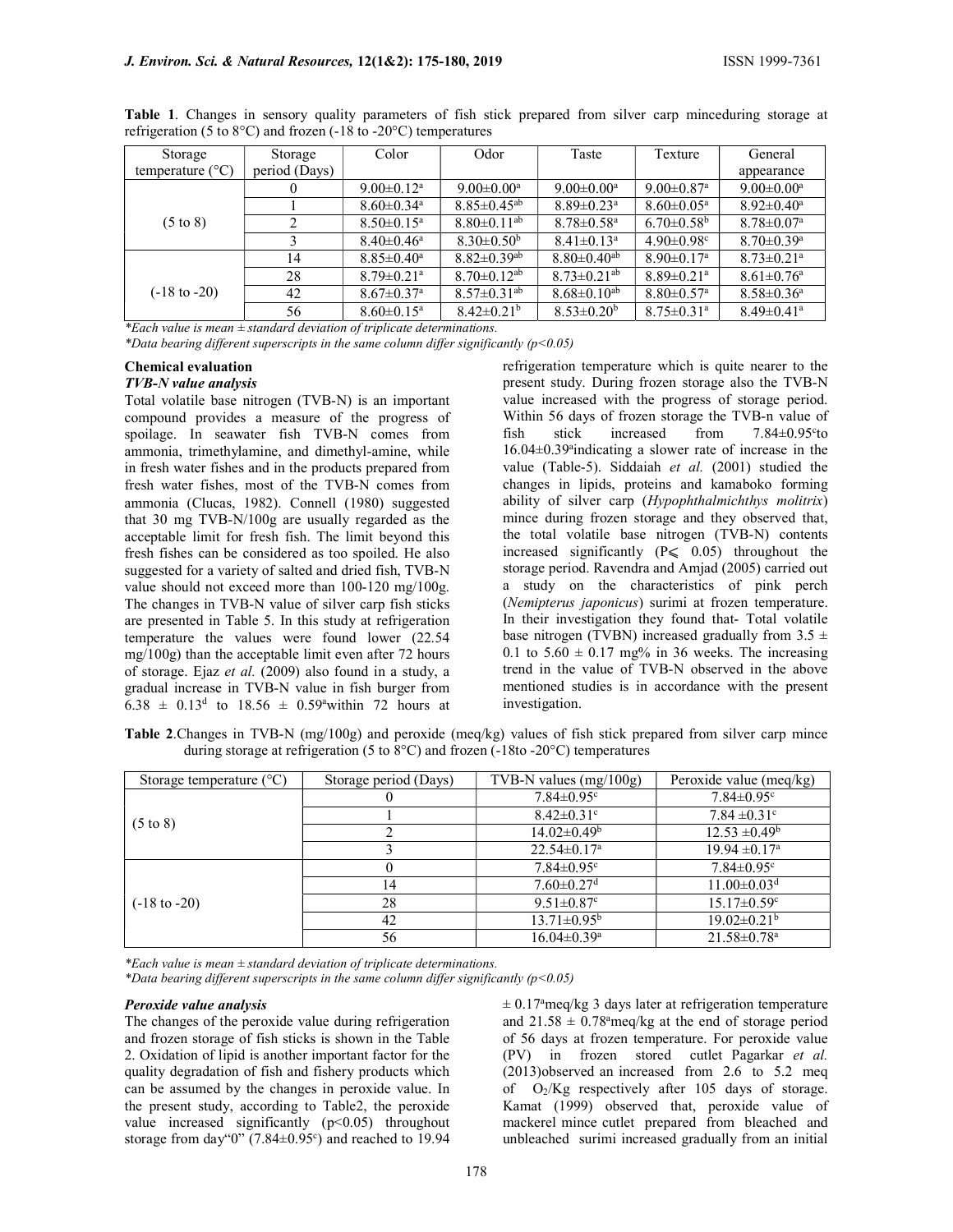value of 2.8 and 3.4 to 30 and 40 meq of  $O_2/Kg$  at the end of 9 and 5 weeks period of storage at -14°C, respectively. In another study, Joseph et al. (1984) reported a decreasing trend of peroxide value in both flash fried and raw cutlets. The peroxide value of flash fried cutlets reduced from 8.16 to 5.81, 1.59 and 4.50 meq of  $O_2/Kg$  and in raw cutlets the value decreased from 9.5 to 6.23, 3.98 and 6.22 meq of O2/Kg at 4°C, -8°C and -20°C, respectively. The cutlet was highly spiced and the anti-oxidant properties of spices might cause the further reduction of peroxide formation (Zain, 1980). Ninan et al. (2008) observed gradual increase in peroxide value of tilapia (Oreocromismos sambicus) fish cutlet up to 12-15 weeks in frozen storage and thereafter the value decreased. Battering and breading of the products can act as oxygen barrier, which might prevented the oxidation. During preparation of cutlets inclusion of spices which has strong anti-oxidant effect might have increased the frozen storage stability of the mince (Joseph et al., 1992).

#### Aerobic plate count

Changes in the bacterial load of fish stick stored at refrigeration temperature and frozen temperature is shown in Table 3. In the rate of bacterial growth at refrigeration temperature during storage of 24 hours showed no big change, after that period the rate of bacterial growth gradually increased ( $p$ <0.05). After 72 hours/3 days of storage the APC reached to  $2.13 \times 10^7$ CFU/g from  $1.49 \times 10^4$ in fish stick. Bashar (2004) observed that the bacterial growth in fish sticks at refrigeration temperature was slower and even after 24 hours no appreciable change in APC was observed. Shammi (2005) found that bacterial growth in fish ball, fish stick and fish sausage gradually increased throughout the storage period, both at room and refrigeration temperature. She concluded that the shelf life of the products is very short and not more than 24 hours at room temperature and 48 hours at refrigeration temperature. Ejaz et al. (2008) also found that- bacterial growth in fish burger gradually increased throughout the storage period, both at room and refrigeration temperature. They concluded that, the shelf life of fish burger is very short, not more than 24 hours at room temperature and 72 hours at refrigeration temperature. On the other hand, during storage at frozen temperature the bacterial growth in fish stick was determined at every 2 weeks interval in order to monitor the changes in APC (Table 3). The initial bacterial count of the sticks was 1.49 x10<sup>4</sup>CFU/g. After 14 days/2 weeks of storage APC decreased a little to  $1.00 \times 10^4$ . Throughout the frozen storage at -18 to -20°C, the initial microbial load reduced gradually  $(p<0.05)$  and at the end of storage period of 56 days, bacterial load of fish stick reduced to  $1.12 \times 10^2$  CFU/g. Total viable count is an important criterion for quality evaluation. The maximum of  $10<sup>7</sup>$ CFU/g is recommended for the acceptability of fresh and frozen fish by International Commission of Microbiological Standards for Foods (ICMSF, 1978).In the present study it was found that the

bacterial load of the product was well below than the maximum recommended level by ICMSF (1978). The results of the present study showed the same phenomena, that the number of viable count of bacteria in the frozen fish sticks gradually decreased with the increase of storage period.

Table 3. Changes in bacterial load (CFU/g) of fish stick prepared from silver carp mince during storage at refrigeration (5 to 8 $^{\circ}$ C) and frozen (-18 to -20 $^{\circ}$ C) temperatures

| Storage                 | Storage        | Bacterial load       |                              |
|-------------------------|----------------|----------------------|------------------------------|
| temperature             | time           | CFU/g                | Log CFU/g                    |
| $(^\circ C)$            | (Days)         |                      |                              |
| $(5 \text{ to } 8)$     |                | $1.49 \times 10^{4}$ | $4.17 \pm 0.31^b$            |
|                         |                | $6.00 \times 10^{4}$ | $4.78 \pm 0.78$ <sup>b</sup> |
|                         | $\mathfrak{D}$ | $2.10 \times 10^5$   | $5.32 \pm 0.22^b$            |
|                         | 3              | $2.13 \times 10^7$   | $7.33 \pm 0.83$ <sup>a</sup> |
|                         |                | $1.49 \times 10^{4}$ | $4.17 \pm 0.31^b$            |
|                         | 14             | $1.00 \times 10^4$   | $4.00 \pm 0.07$ <sup>d</sup> |
| $(-18 \text{ to } -20)$ | 28             | $3.79 \times 10^3$   | $3.58 \pm 0.03$ <sup>c</sup> |
|                         | 42             | $5.10 \times 10^{2}$ | $2.70 \pm 0.25^b$            |
|                         | 56             | $1.12 \times 10^2$   | $2.05 \pm 0.21$ <sup>a</sup> |

<sup>\*</sup>Each value is mean  $\pm$  standard deviation of triplicate determinations.

\*Data bearing different superscripts in the same column differ significantly  $(p<0.05)$ 

#### **Conclusion**

Therefore, from the obtained results, the present study could concluded that-the sensory, chemical and microbiological parameters of mince based fish stick prepared from silver carp (Hypophthalmichthys molitrix) remain acceptable comparatively longer period (about 8 weeks) at frozen temperature than stored at refrigeration temperature.

#### References

- AOAC. 1984. Official Methods of Analysis.14th Edition. The Association of Official Analytical Chemists (AOAC), Washington, DC, USA.
- Arora D, Kaur J. 1999. Antimicrobial activity of spices. International Journal of Antimicrobial Agents 12: 257-262.
- Bashar MK. 2004. Studies on the bacteriology of fish stick-a minced product prepared from Queen fish (*Chorinemuslysan*). MS thesis. Department of Fisheries Technology, Bangladesh Agricultural University, Mymensingh, Bangladesh. 1p.
- Beuchat LR. 1994. Antimicrobial properties of spices and their essential oils. Nat. E. G Antimicrobial System of Food Preservation, 12: 257-262.
- Bligh EG, Dyer WJ.1959. A Rapid Method of Total Lipid Extraction and Purification. Canadian Journal of Biochemistry and Physiology,37: 911-917.